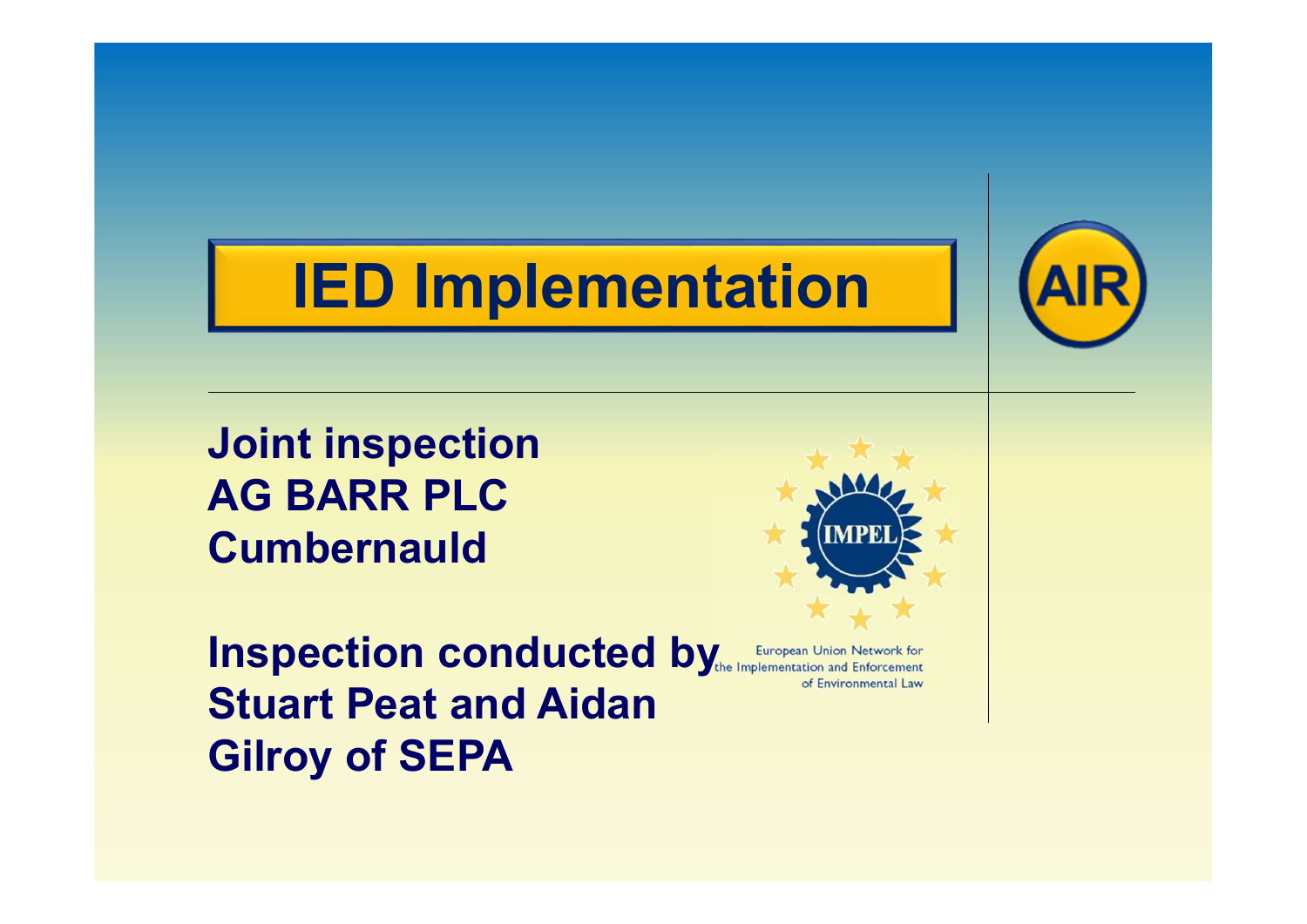### IMPEL team



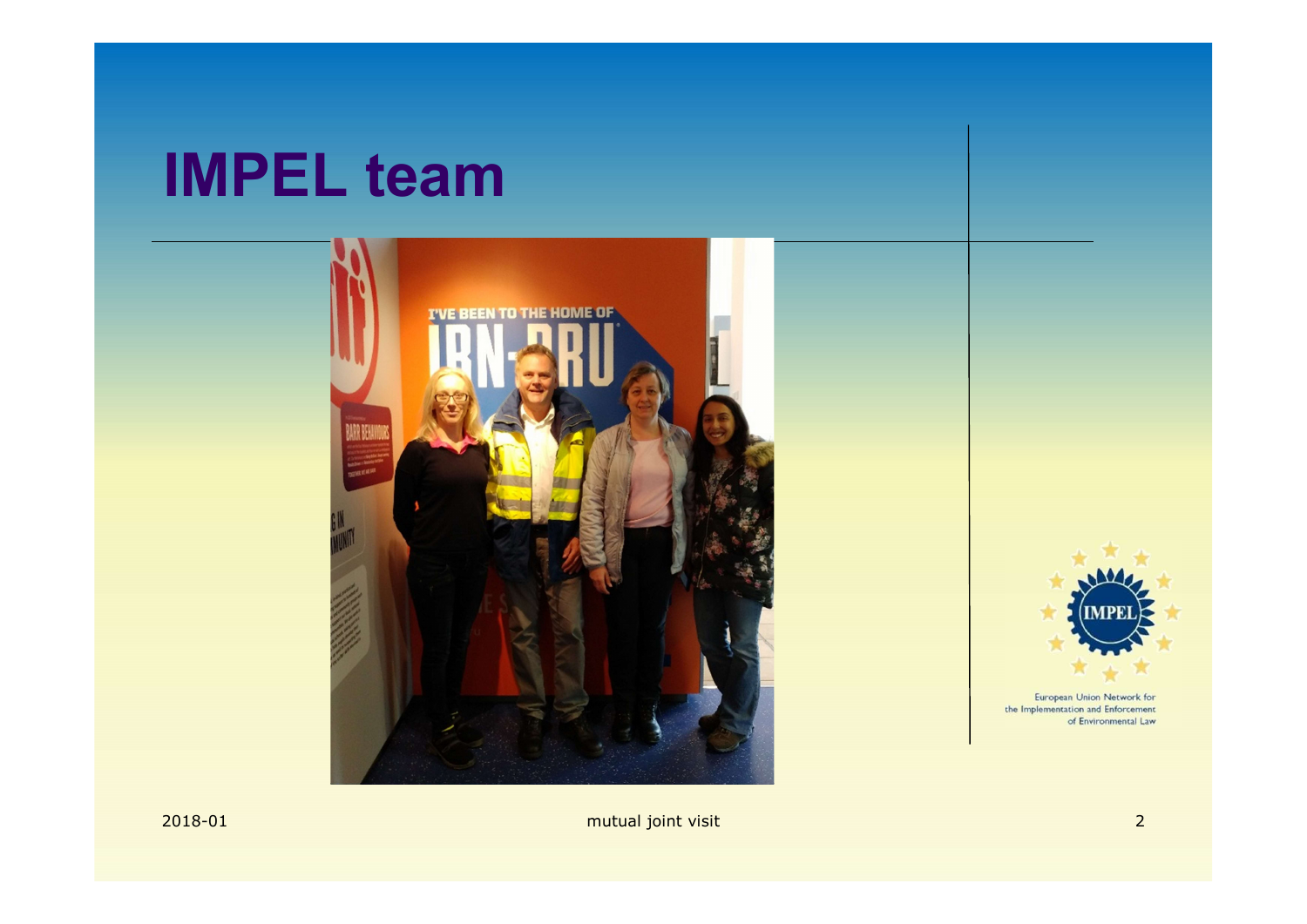# Description of the installation **Description of the<br>
installation**<br>
Soft drink manufacturer-more than 300 Mg/day<br>
IED annex 1.6.4.<br>
Main product – IRN-BRU<br>
Rated as excellent by SEPA on the compliance<br>
assessment scheme (CAS) for 2018

Soft drink manufacturer-more than 300 Mg/day

IED annex 1.6.4.

Rated as excellent by SEPA on the compliance assessment scheme (CAS) for 2018



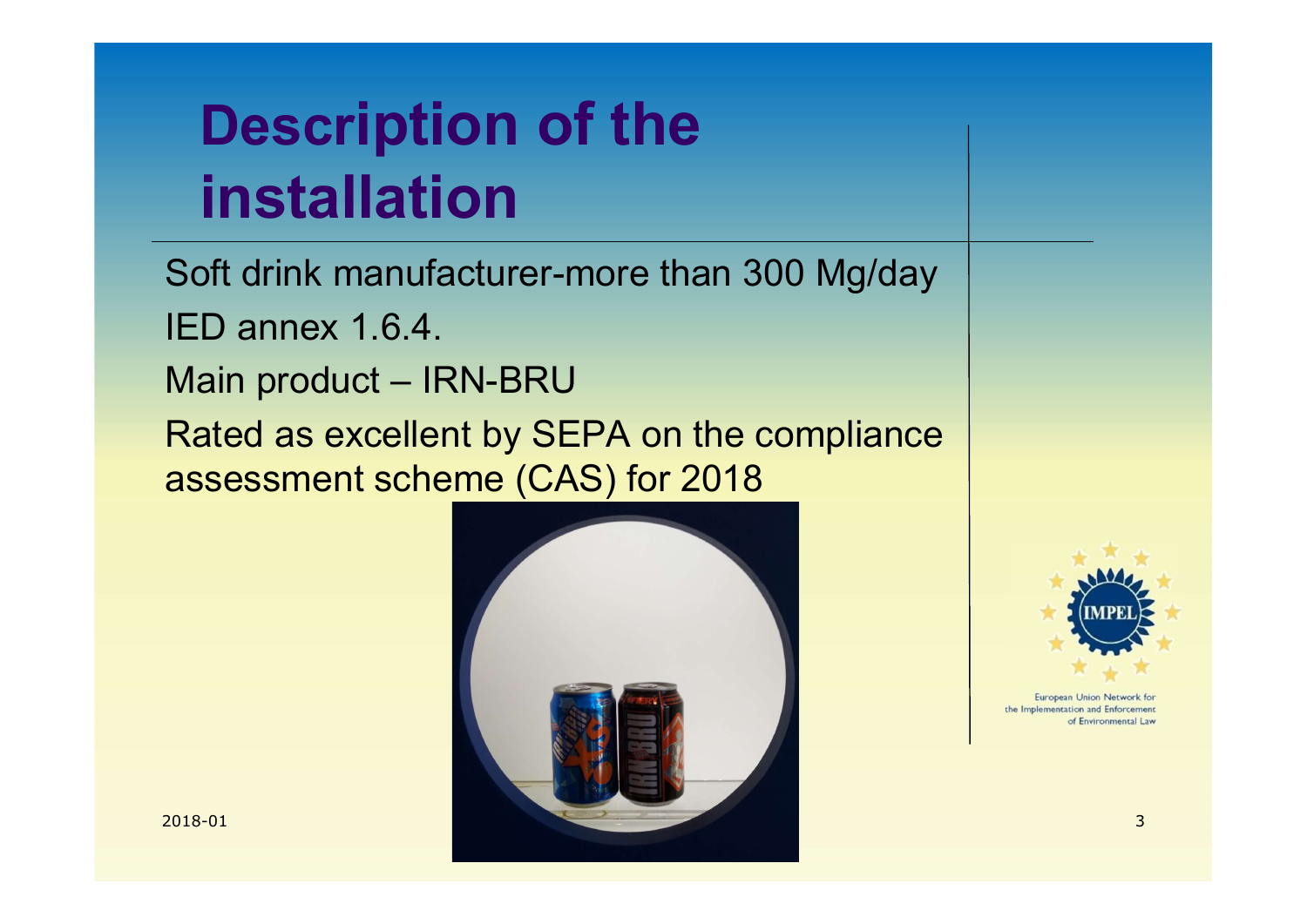## SEPA's Compliance Assessment Scheme

**Figure 1 Compliance matrix** 

**Environmental Limit Conditions (ELCs)** 

| <b>Environmental</b><br><b>Management</b><br><b>Conditions</b><br>(EMCs) |                              | No breaches      | Minor breach(es)/<br>one gross breach | Significant breach,<br>more than one<br>gross breach or<br>repeated minor<br>breach | M/<br><b>IMPEL</b>                                         |  |
|--------------------------------------------------------------------------|------------------------------|------------------|---------------------------------------|-------------------------------------------------------------------------------------|------------------------------------------------------------|--|
|                                                                          | <b>High performance</b>      | <b>Excellent</b> | Good                                  | Poor                                                                                |                                                            |  |
|                                                                          | <b>Medium</b><br>performance | Good             | <b>Broadly compliant</b>              | Poor                                                                                |                                                            |  |
|                                                                          | Low performance              | At risk          | Poor                                  | <b>Very poor</b>                                                                    | European Union Network for                                 |  |
| $\sim$ $\sim$ $\sim$                                                     |                              |                  |                                       |                                                                                     | the Implementation and Enforcement<br>of Environmental Law |  |
| 2018-01                                                                  | mutual joint visit           |                  |                                       |                                                                                     | $\overline{4}$                                             |  |
|                                                                          |                              |                  |                                       |                                                                                     |                                                            |  |
|                                                                          |                              |                  |                                       |                                                                                     |                                                            |  |

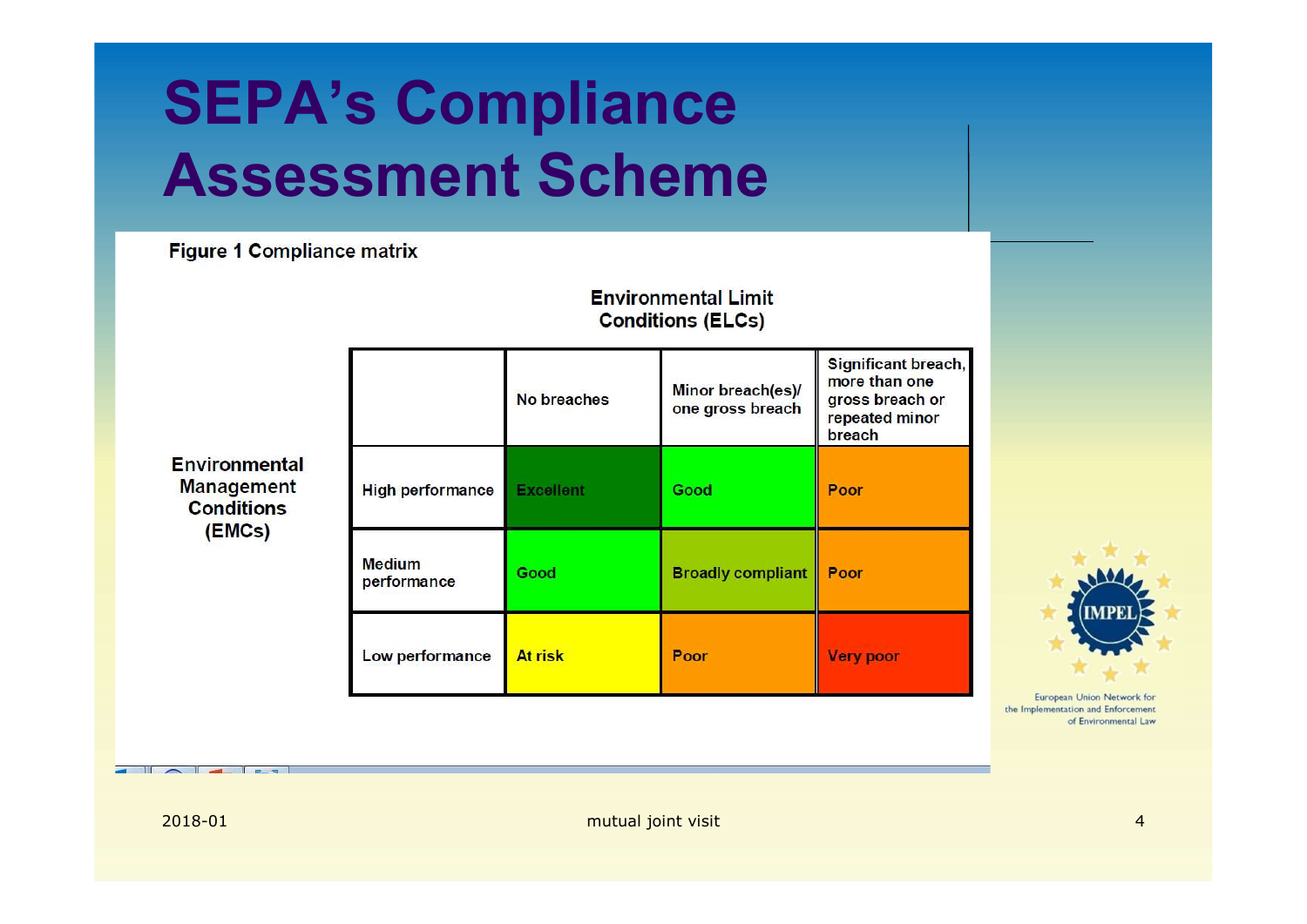## Scope of the inspection

2018-01 mutual joint visit 5 Standard inspection Three sections of the permit were checked -resources utilisation -waste management -drainage and bunding

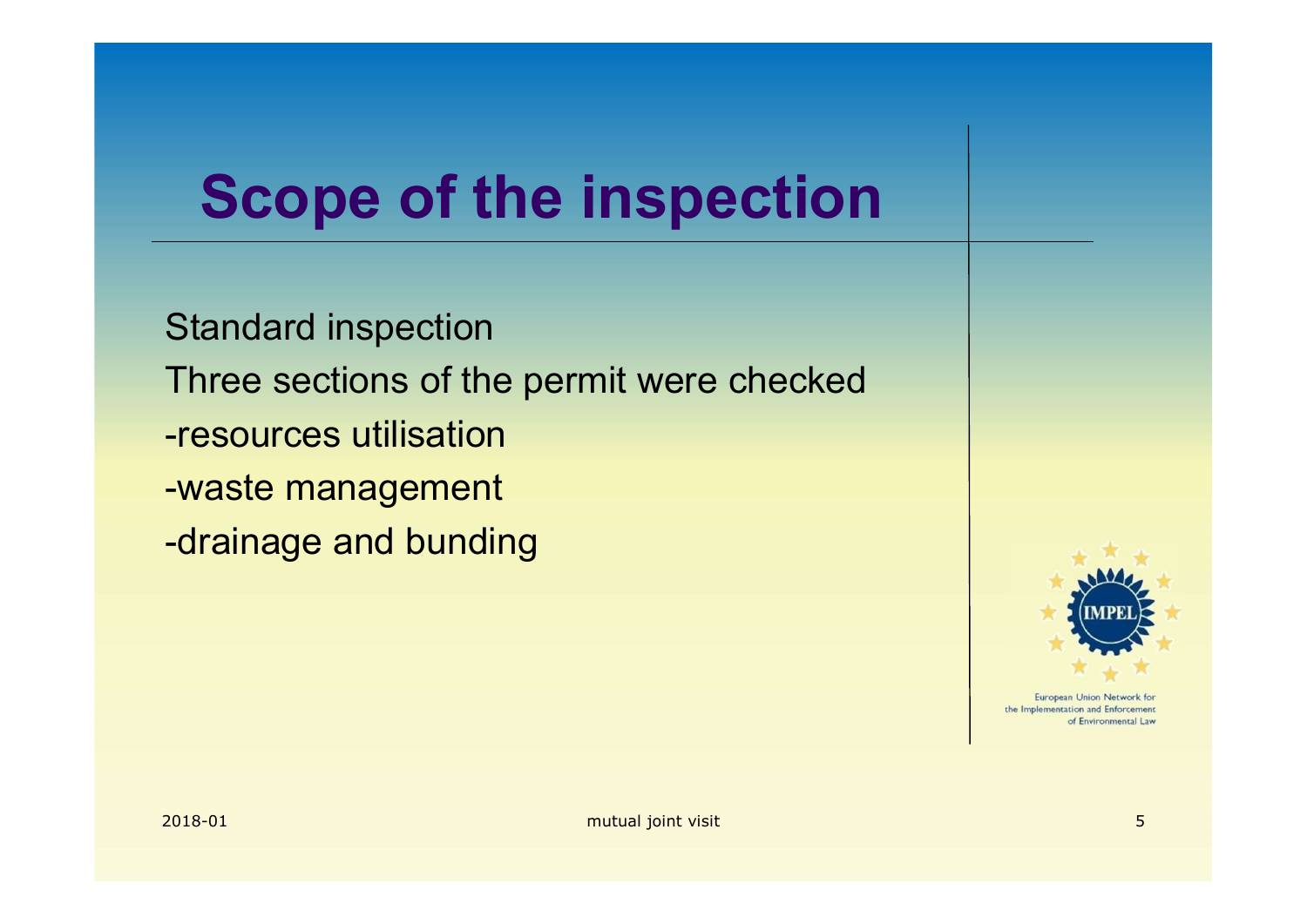## On site visit

Discussion of the permit and reports required Tour of the facility: Discussion of the permit and reports required<br>
Tour of the facility:<br>
- Labelling and packaging<br>
- Filling<br>
- Cleaning and mixing<br>
- Boiler house<br>
- Tanks, silos, bunding and drains<br>
- Waste storage

- Labelling and packaging
- Filling
- Cleaning and mixing
- Boiler house
- 
- 

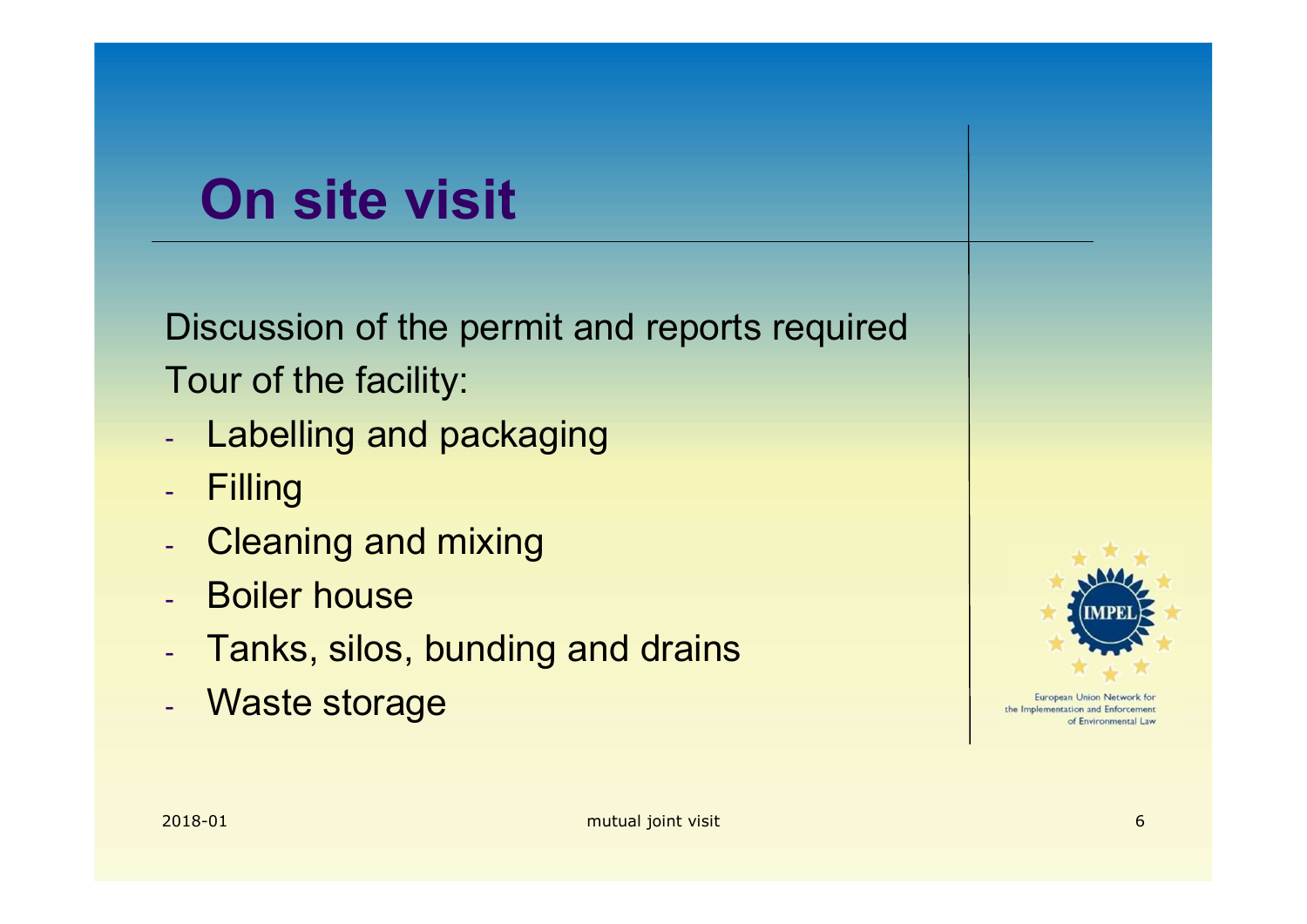### Outcome

No offensive odour on site

**Outcome**<br>
No offensive odour on site<br>
Bunding was ok<br>
Waste separation and storage was ok<br>
Penorts not submitted on time - have to Waste separation and storage was ok

Outcome<br>
No offensive odour on site<br>
Bunding was ok<br>
Waste separation and storage was ok<br>
Reports not submitted on time - have to be sent<br>
asap<br>
Specific template for resource utilisation report asap

Specific template for resource utilisation report

Procedure for filling silos

Advise regarding BREF and MCPD

Reports not submitted on time - have to be sent<br>
sap<br>
Specific template for resource utilisation report<br>
Procedure for filling silos<br>
Now are regarding BREF and MCPD<br>
Minor EMC non-compliance may be recorded for<br>
the submi Minor EMC non-compliance may be recorded for **Independent of the substantive for the COLL A** European Union Network for late submission of reports however this will not change excellent rating

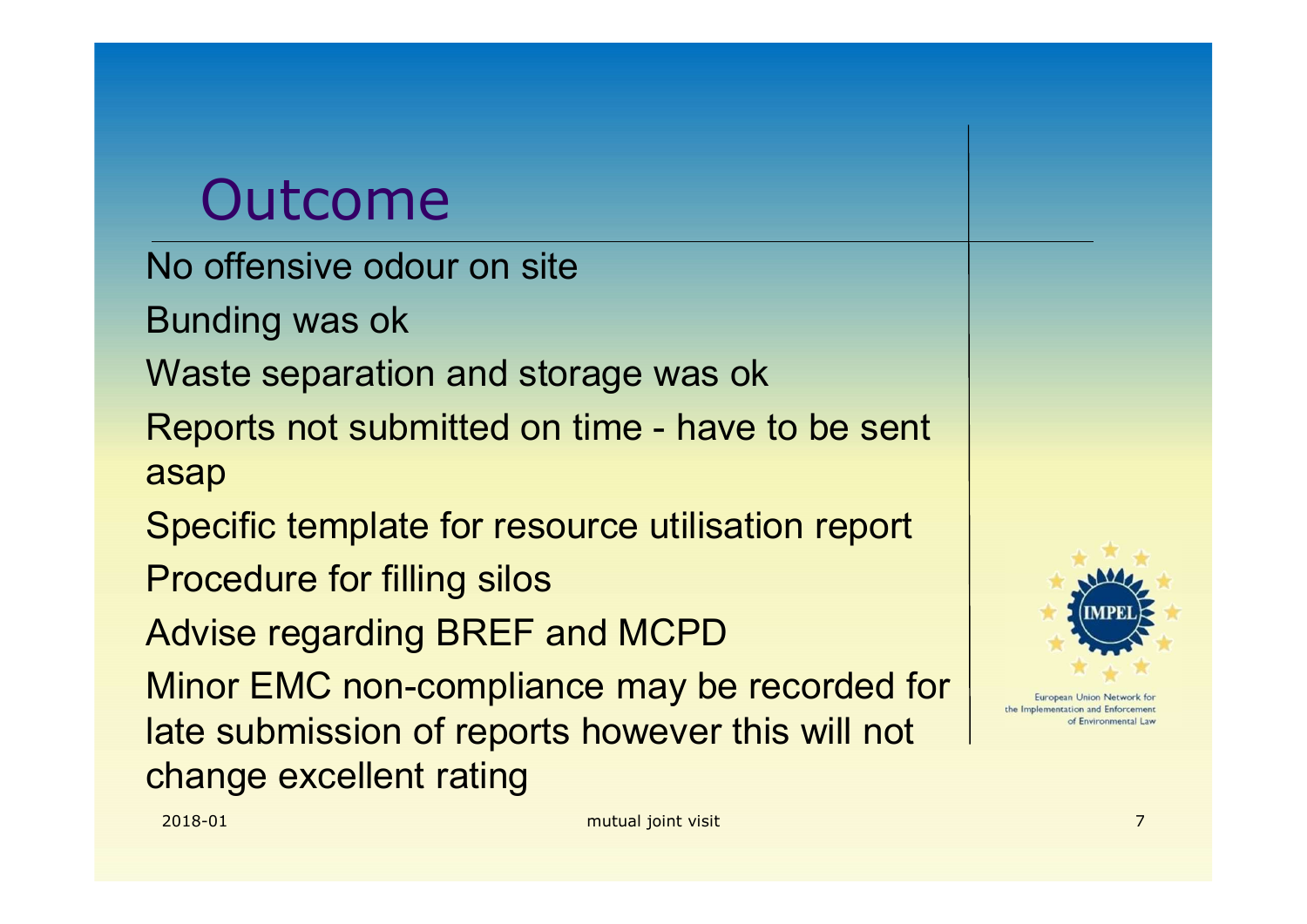## Lessons learned

Eg. condition 2.1.1 and 2.1.2. requires the<br>operator to have an appropriate person as the<br>primary point of contact with SEPA and shall<br>notify SEPA in writing if this is changed<br>SEPA requires information on raw materials<br>( Lessons learned<br>
Permit is comprehensive and detailed – that<br>
makes inspection simple (detailed process<br>
description is in Decision Document not Permit) makes inspection simple (detailed process description is in Decision Document not Permit) Eg. condition 2.1.1 and 2.1.2. requires the operator to have an appropriate person as the primary point of contact with SEPA and shall notify SEPA in writing if this is changed SEPA requires information on raw materials (desirable) to make balance between input and **Output, and to compare different sites in the European Union Network for** sector